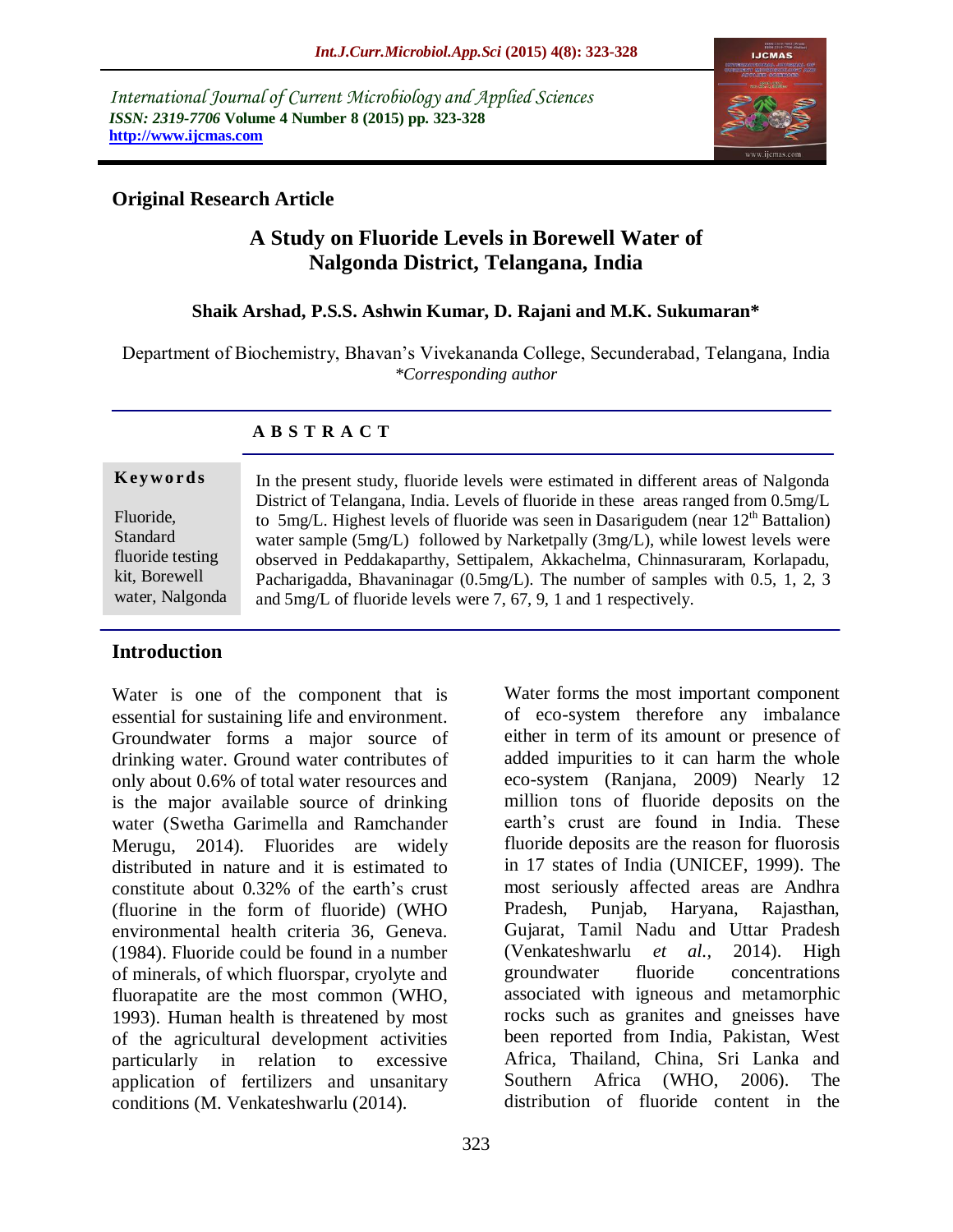groundwater of individual states is reported on the analysis of ground water quality monitoring data. Due to the strong electro negativity, fluoride gets attracted to positively charged calcium in teeth and bones. The major chemical parameter of concern is fluoride. Ground water is ultimate, most suitable fresh water resource with nearly balanced concentration of the salts for human consumption. Over burden of the population pressure and dumping of the polluted water by various industries at inappropriate place enhance the infiltration of harmful compounds to the ground water (Rajashekara *et al.,* 2005; Rajan and Paneerselvam, 2005). The high fluoride concentration in ground water in Nalgonda district reported by many researchers (Ayoob and Gupta, 2006; Ibrahim *et al.,* 2011; Pillai and Stanley, 2002). The present study therefore, was taken up to determine the fluoride levels in and around areas of Nalgonda District of Telangana, India.

## **Material and Methods**

A standard fluoride testing kit was used to determine the fluoride. Borewell water samples were collected from different areas in Nalgonda District (Telangana, India). The collecting bottles were thoroughly cleaned by rinsing with  $8M HNO<sub>3</sub>$  solution followed by several washes with double distilled water (Figure 1).

#### **Results and Discussion**

A total of 85 borewell water samples collected from different areas of Nalgonda District were tested in duplicates. The results are summarized in table 1. It was observed the fluoride content in these samples ranged from as low as 0.5mg/L to 5mg/L. For convenience the study area is broadly grouped under categories depending upon the fluoride levels (group I- 0.5mg/L, II- 1 mg/L, III- 2 mg/L, IV- 3 mg/L and V-5mg/L) (Table 2). The numbers of samples with 0.5, 1, 2, 3 and 5mg/L of fluoride levels were 7, 67, 9, 1 and 1 respectively. A representative figure for determining the fluoride level is shown in figure 2.

Doubled distilled water, tap water and sodium fluoride (Figure 3) were used as controls (Table 2 & Figure 4). 87% of the borewell water samples are within the Permissible limits of WHO (2004) (1.5mg/L). Similar studies on fluoride levels were carried out by Swetha Garimella and Ramchander Merugu (2014), Medikondu Kishore and Y Hanumantharao (2010). Results from their experiment revealed that the levels of fluoride levels which ranged between  $1.0-3.5$ mg/L and  $1.02-4.5$ mg/L respectively. However the area of sample collection by above authors were from different areas of Nalgonda District (Telangana, India).

| S. No          | Sample collection area | $\rm F$<br>(mg/L) | S. No | Sample collection area            | (mg/L)<br>$\mathbf{F}$ |
|----------------|------------------------|-------------------|-------|-----------------------------------|------------------------|
|                | Rainigudem-2           |                   | 16    | Mallepallivari gudem              |                        |
| $\overline{2}$ | Chowtuppal-2           |                   | 17    | Cherlapally                       |                        |
| 3              | Dasarigudem            |                   | 18    | Narketpally                       |                        |
|                | Kesharaju pally        |                   | 19    | Thipparthy                        |                        |
|                | Z.P.H.S Chityala       |                   | 20    | <b>Bhaskar Theatre (Nalgonda)</b> |                        |
| 6              | Kotha gudem            |                   | 21    | Chityal (Dhaba)                   |                        |
| ┓              | Veliminedu             |                   | 22    | <b>Opposite Divis</b>             |                        |
| 8              | Ramalingala gudem      |                   | 23    | Pedda Kaparthy                    | 0.5                    |

**Table.1** Fluoride concentration of borewell water samples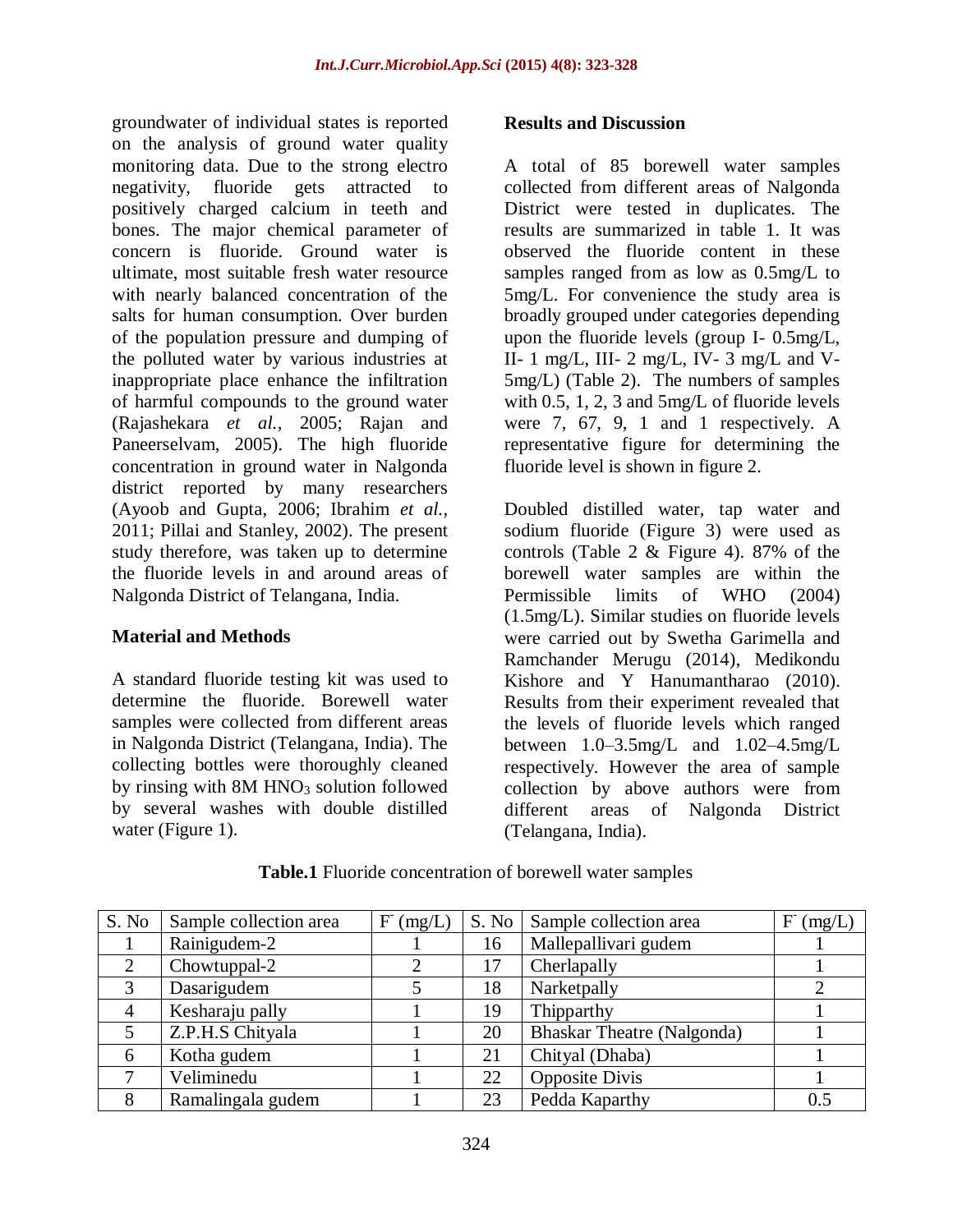|       | Pedda kaaparthy         | $\mathbf{1}$   |       |                                 | $\overline{2}$      |
|-------|-------------------------|----------------|-------|---------------------------------|---------------------|
| 9     | Aareygudem              |                | 24    | Choutuppal-1                    |                     |
| 10    | A.Duppala pally         | $\mathbf{1}$   | 25    | Madgulapally                    | $\mathbf{1}$        |
| 11    | Reddy Bavi (Toll Plaza) | $\mathbf{1}$   | 26    | Narketpally(poultry)            | $\overline{3}$      |
| 12    | Z.P.H.S Aarey gudem     | $\overline{2}$ | 27    | Boyavada Colony (Nalgonda)      | $\mathbf{1}$        |
| 13    | <b>Gundram Pally</b>    | $\mathbf{1}$   | 28    | B.T.S (Nalgonda)                | $\mathbf{1}$        |
| 14    | Akkachelma (Nalgonda)   | $\mathbf{1}$   | 29    | Chandana pally                  | $\mathbf{1}$        |
| 15    | Rainigudem-01           | $\overline{2}$ | 30    | Reddy colony (Nalgonda)         | $\mathbf{1}$        |
| S. No | Sample collection area  | F (mg/L)       | S. No | Sample collection area          | ${\rm F}$<br>(mg/L) |
| 31    | Setti Palem             | 0.5            | 59    | Pillala Marri                   |                     |
| 32    | Tripuraram              | 1              | 60    | Ravula penta                    | 1                   |
| 33    | Old City (Nalgonda)     | $\mathbf{1}$   | 61    | Veeduvari gudem<br>$\mathbf{1}$ |                     |
| 34    | Venganna gudem          | $\mathbf{1}$   | 62    | Bottuguda(Nalgonda)             | $\mathbf{1}$        |
| 35    | Parvathi Puram          | $\overline{2}$ | 63    | Bhavani Nagar (Nalgonda)        | 0.5                 |
| 36    | Srinadha Puram          | $\mathbf{1}$   | 64    | Kranthi Nagar (Nalgonda)        | $\mathbf{1}$        |
| 37    | T.S.R.S(S.B.C)          | $\mathbf{1}$   | 65    | Laxmidevi gudem                 | $\mathbf{1}$        |
| 38    | Suryapet Town -2        | $\mathbf{1}$   | 66    | Bokka munthala padu             | $\mathbf{1}$        |
| 39    | Itikyala                | $\overline{2}$ | 67    | Pushpavathi gudem               | $\mathbf{1}$        |
|       | Prakasham Bazar         | $\overline{1}$ |       |                                 | $\mathbf{1}$        |
| 40    | (Nalgonda)              |                | 68    | Molka patnam-1                  |                     |
| 41    | Akkachelma(Nalgonda)    | 0.5            | 69    | Surya peta-1                    | $\mathbf{1}$        |
| 42    | Thatikallu              | $\mathbf{1}$   | 70    | Thimmayi gudem                  | $\mathbf{1}$        |
| 43    | Chinna suraram          | 0.5            | 71    | Bheemavaram                     | $\mathbf{1}$        |
| 44    | Pedda Devulapally       | $\mathbf{1}$   | 72    | Mukundapuram                    | $\mathbf{1}$        |
| 45    | Sriram Nagar (Nalgonda) | $\overline{2}$ | 73    | Nakerekal-1                     | $\mathbf{1}$        |
| 46    | Panagal river           | $\mathbf{1}$   | 74    | Ilapuram                        | $\mathbf{1}$        |
| 47    | Molkapatnam-2           | $\mathbf{1}$   | 75    | $14th$ mile                     | $\mathbf{1}$        |
| 48    | Darushafa (Nalgonda)    | $\mathbf{1}$   | 76    | Bheemavaram (musi river)        | $\overline{2}$      |
|       |                         | $\mathbf{1}$   |       | M.V. Primary school Rayini      | $\overline{1}$      |
| 49    | Babu sai peta           |                | 77    | gudem                           |                     |
| 50    | Lane wadi(Nalgonda)     | $\mathbf{1}$   | 78    | Nakerekal-2                     | $\mathbf{1}$        |
| 51    | Settipalem-2            | $\mathbf{I}$   | 79    | Edulagudem (Miryalaguda)        | $\mathbf{I}$        |
| 52    | Korlapadu               | 0.5            | 80    | Ashok nagar (Miryalaguda)       | $\mathbf{1}$        |
| 53    | Pacharigadda            | 0.5            | 81    | Pedda cheruvu (Miryalaguda)     | $\mathbf{1}$        |
| 54    | Ramgiri(Nalgonda)       | 1              | 82    | Shanti nagar (Miryalaguda)      | $\,1$               |
|       |                         | $\mathbf{1}$   |       | Housing board River             | $\mathbf{1}$        |
| 55    | Panagal river-2         |                | 83    | (Miryalaguda)                   |                     |
| 56    | Chandanapally-2         | $\mathbf{1}$   | 84    | Nandipahad (Miryalaguda)        | $\mathbf{1}$        |
| 57    | Pedda Suraram           | $\mathbf{1}$   | 85    | Vinobha nagar (Miryalaguda)     | $\mathbf{1}$        |
| 58    | Nidamanoor              | $\mathbf{1}$   |       |                                 |                     |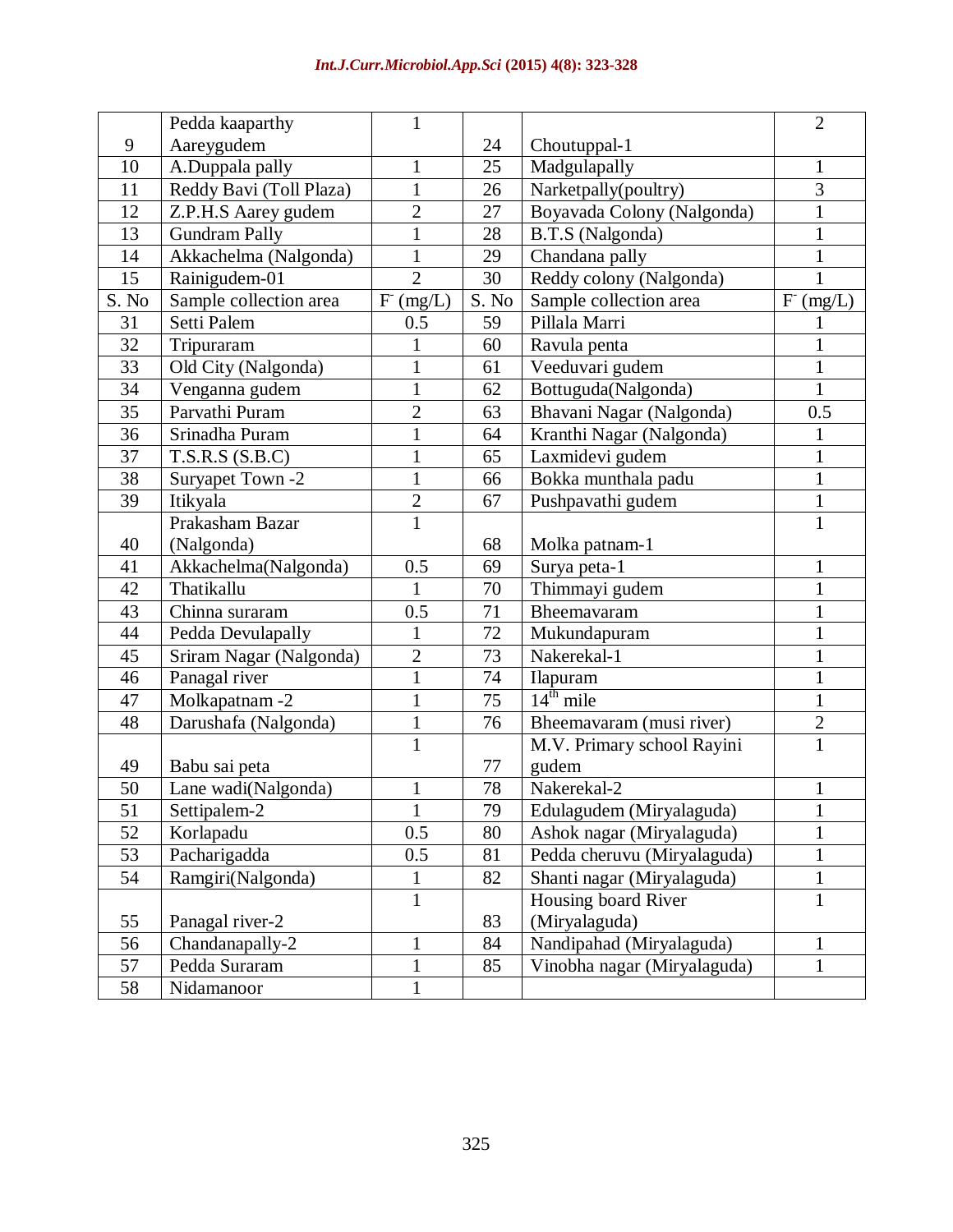#### *Int.J.Curr.Microbiol.App.Sci* **(2015) 4(8): 323-328**

| Group       | $(0.5 \text{mg/L})$ | $1 \text{ mg/L}$ | III $(2 \text{ mg/L})$ | $(3 \text{ mg/L})$ | 5mg/L |
|-------------|---------------------|------------------|------------------------|--------------------|-------|
| No of areas |                     |                  |                        |                    |       |
| 85 (100%)   | 8.23%               | 78.82%           | 10.58%                 | 18%                | 18%   |

## **Table.2** Classification of areas based on fluoride levels

**Figure.1** Water samples collected from different areas of Nalgonda District



**Figure.2** Estimation of fluoride levels

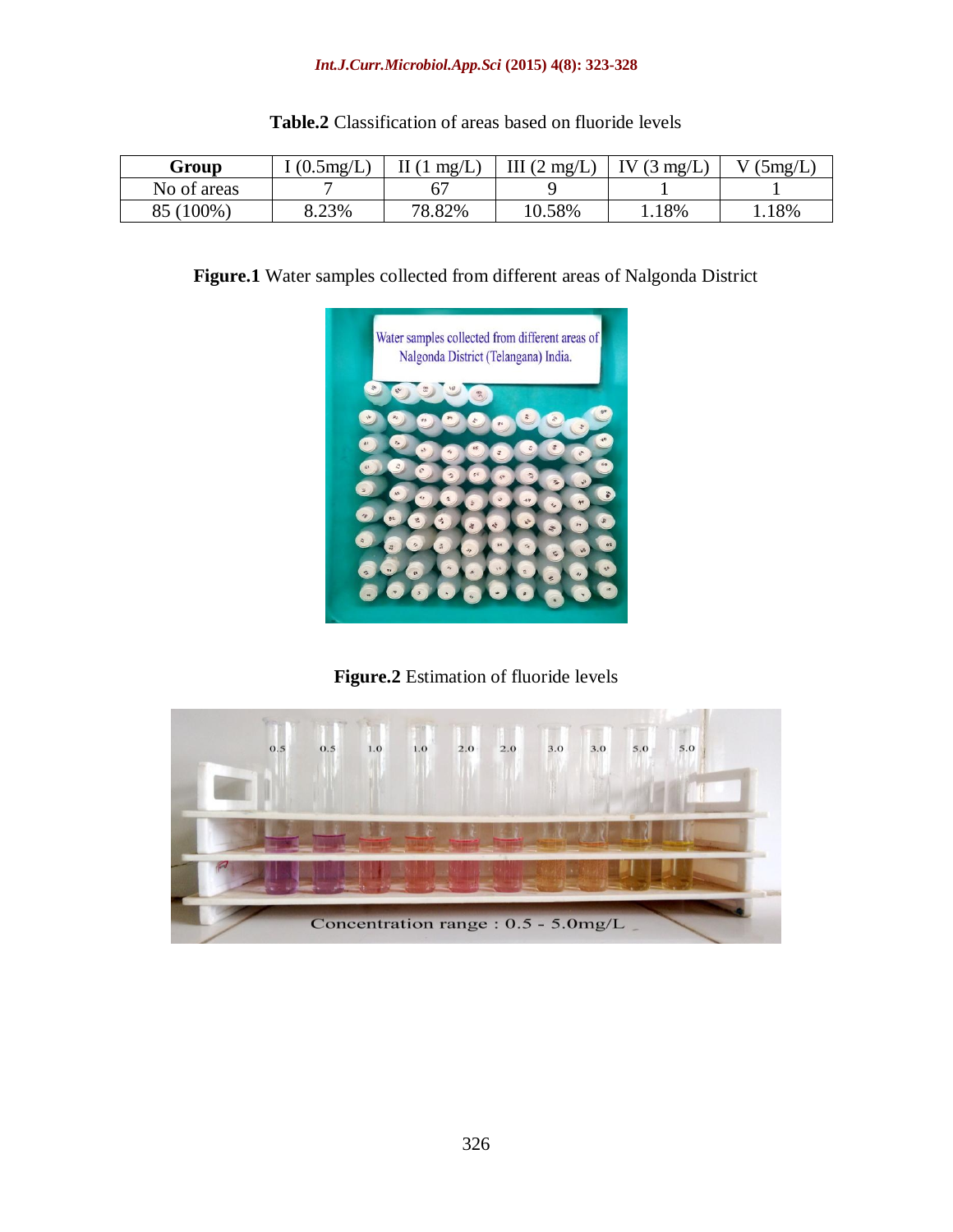**Figure.3** Controls samples



1. Double distilled Water 2. Tap Water 3. NaF (positive control) As controls double distilled water, tap water and sodium fluoride (5mg)

**Figure.4** Area wise fluoride levels



#### **Acknowledgement**

The support of Prof. Y. Ashok, Principal, Dr. A. Sai Padma HOD Dept of Biochemistry and Bhavan's Vivekananda College, Sainikpuri, Secunderabad are gratefully acknowledged.

#### **References**

Ayoob, S., Gupta, A.K. 2006. Fluoride in drinking water: A review on the status and stress effects. *Environ. Monit. Assess Crit. Rev. Environ. Sci. Technol.,* 36: 433–487.

- Ibrahim, M., Asim Rasheed, Sumalatha, M., Prabhakar, P. 2011. Effects of fluoride contents in ground water: a review. *Int. J. Pharm. Appl.,* 2(2): 128–134.
- Medikondu Kishore, Hanumantharao, Y. 2010. Rasayan. *J. Chem.,* 3(2): 341– 346.
- Pillai, K.S., Stanley, V.A. 2002. Implications of fluoride an endless uncertainty. *J. Environ. Biol.,* 23: 81– 87.
- Rajan, M.R., Paneerselvam, I. 2005. Evaluation of drinking water quality in Dindigul city, Tamil Nadu. *Indian J. Environ. Ecoplan,* 10(3): 771–776.